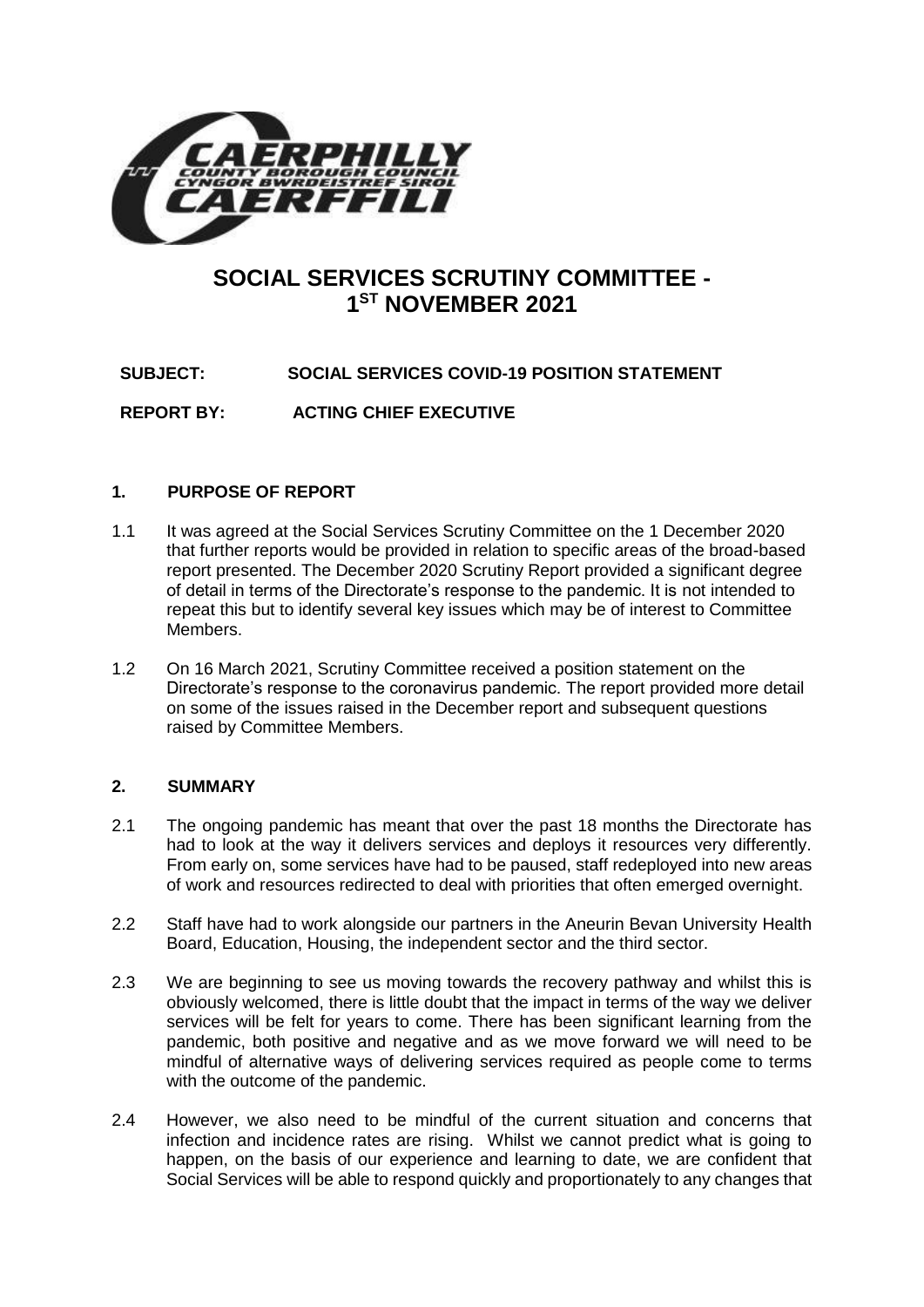need to be put into operation.

# **3. RECOMMENDATIONS**

3.1 Social Services Scrutiny Committee Members are requested to note the content of this report.

# **4. REASONS FOR THE RECOMMENDATIONS**

4.1 For Scrutiny Committee Members to be fully aware of the ongoing operational pressures experienced by Social Services as a result of the Covid 19 pandemic.

# **5. THE REPORT**

#### **Directorate Wide Issues**

- 5.1 Both Adults and Children's Services have remained operational throughout the various phases of the pandemic albeit services have had to be delivered in different and creative ways. Everything that we do is based on robust risk assessment and risk management measures and as a result is proportionate to the needs of the individual and their family/carer.
- 5.2 Despite the Level Zero status in Wales and the relaxation of restrictions in society, Social Services have a public duty to protect service users from the risk of infection wherever possible to do so. Therefore the triage arrangements, hygiene measures, social distancing and the use of PPE are all employed where appropriate and necessary to do, to ensure compliance with the Welsh Governments guideline.
- 5.3 The announcement of the two social care payments for staff whilst welcome, required substantial investment of time from Commissioning and Finance staff and the work is still ongoing including managing over 200 appeals from across the region.
- 5.4 The impact of constantly updated Welsh Government (WG) and Public Health Wales (PHW) guidance on manager's time, in terms of interpreting the guidance, updating risk assessments, communicating changes with staff and families is significant e.g. we are operating version 7 of 'care home visiting guidance'.
- 5.5 As a result, the continued impact of the Covid 19 pandemic on operational Social Services cannot be underestimated and is particularly acute within Adult **Services**

# **Children's Services**

5.6 Children's Services teams have employed a blended, hybrid approach to the delivery of services throughout the pandemic. This has meant using a range of approaches in order to complete assessments, undertake risk assessments and maintain statutory monitoring and oversight of vulnerable children. Virtual contact, use of social media and video links have been balanced with physical, in-person visits where it has been necessary. This blended approach has enabled the Service to continue to safeguard and protect the most vulnerable children and young people.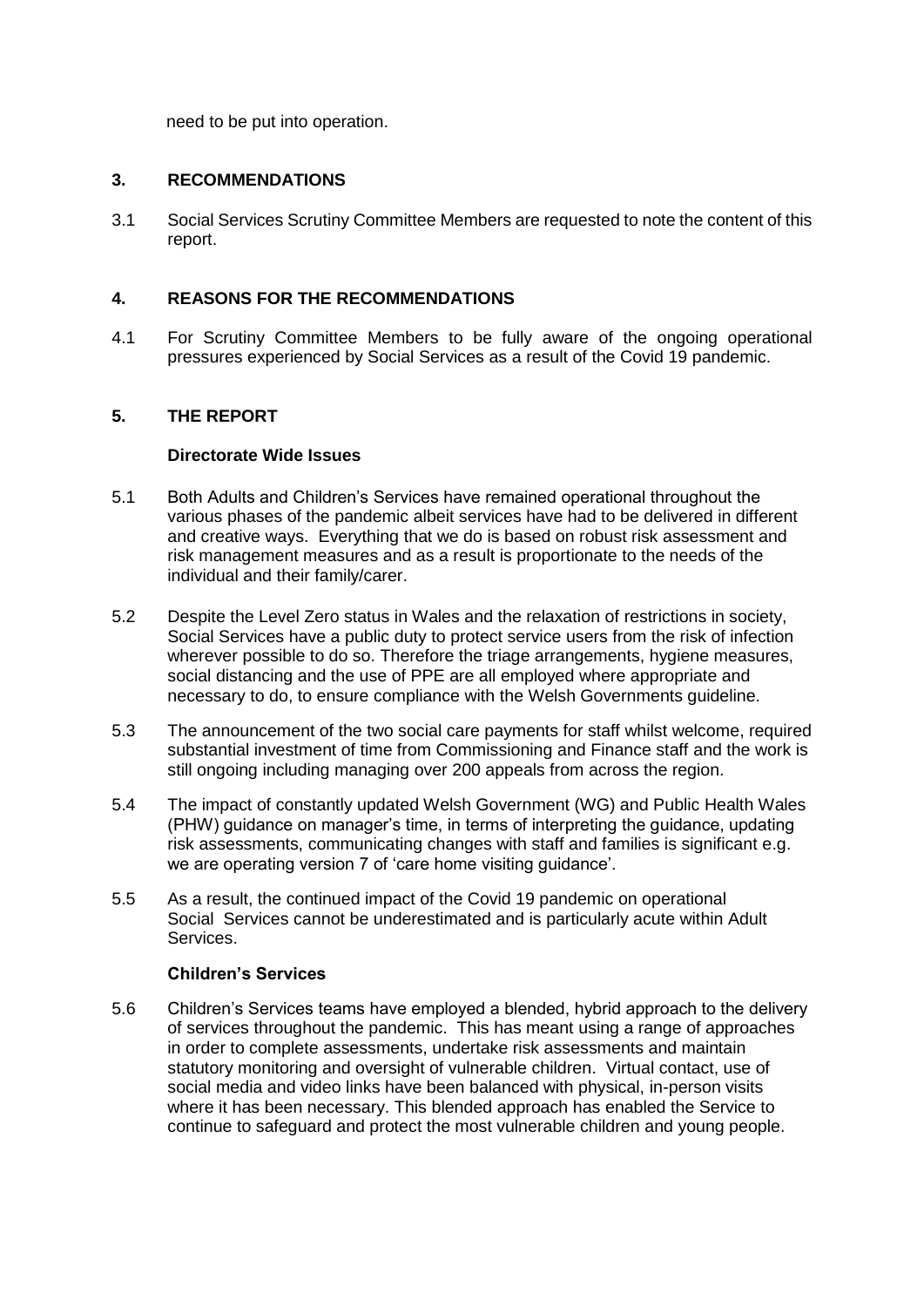# **Key Activity Data**

- 5.7 Overall activity dipped during 2020/21 in direct correlation to the pandemic and is predicted to return to pre-Covid levels in most areas during 2021/22. The following examples are helpful in demonstrating this:
- 5.8 Although Children's referrals have remained stable pre-pandemic, during the pandemic and in the year to date, the numbers of referrals progressing to assessment dropped by 10.5% in 2020/21, from 1840 in 2019/20, to 1640 in 2020/21 and for the year to date the figure is predicted to return to pre covid levels of around 1900.
- 5.9 Similarly, of the referrals progressed to assessment, there was an even more significant reduction in those progressing to preventative services of 41% from 591 in 2019/20 to 347 in 2020/21. For the year to date, this figure is predicted to increase to around 400.
- 5.10 Reassuringly, the numbers of children's names included on the Child Protection Register have remained constant over the last three years averaging around 170 at any time. This is positive because, despite the reduction in assessments undertaken, it is evident that those children in greatest need have continued to be safeguarded.
- 5.11 Applications to court to protect children were already reducing and have continued to reduce since 2020. In 2018/19, the number of proceedings was 174. In 2019/20 this had dropped to 153 and in 2020/21 this reduced further to 130. For 2021/22, the number is predicted to be around 100. Overall, this is in line with the UK wide review of Public Law proceedings which reported that too many children were becoming subject of Care Orders.

# **Workload complexity**

- 5.12 Although workload levels can be seen to have reduced in some key areas during the pandemic period, the complexity and challenging nature of the workload has increased significantly.
- 5.13 Increasing numbers of chronic parental neglect cases are being reported. Whilst the exact reasons are not able to be confirmed, the reduction in monitoring, screening and surveillance of other professionals including Health Visitors and Teachers during the lockdowns has inevitably impacted on the early identification of concerns.
- 5.14 Of more significance, is the increase in the numbers of young people presenting with emotional and mental health issues, often at the point of crisis leading to an Emergency Department admission. The majority of the young people have had no previous involvement with Children's Services but due to the risks of self-harm, are having to be accommodated by the Local Authority to ensure their ongoing safety. Due to the risks the young people present, foster placements are not appropriate and we have seen an increase in the number of residential placements being commissioned with the inevitable associated budgetary pressures.

# **Family Time / Parental Contact**

5.15 During the earlier lockdowns, family time was supported virtually with only those children subject of court proceedings or under two years of age being prioritised for physical meetings. As restrictions eased and the seasons improved, more use of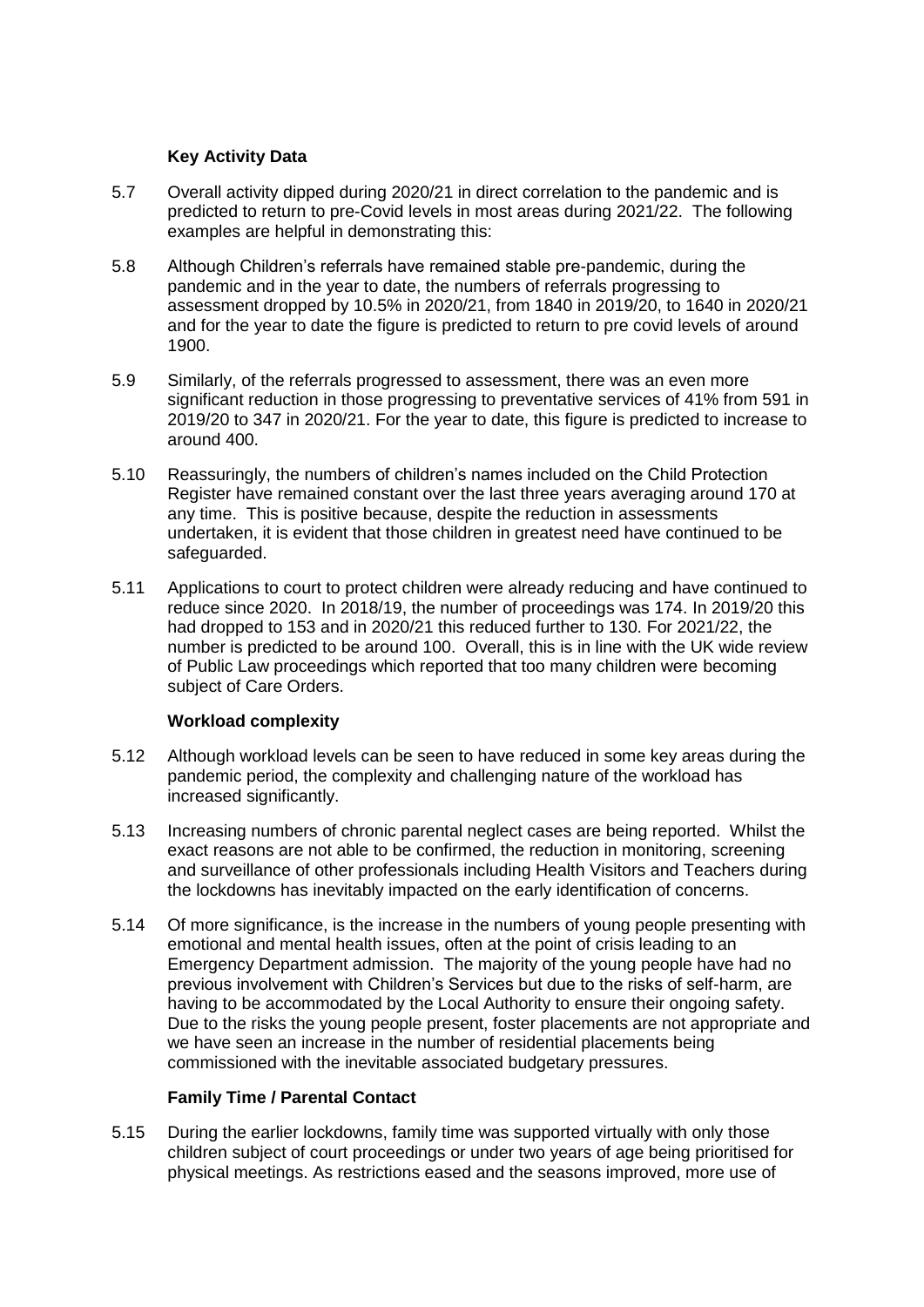outdoor contact was made. However, with the approach of autumn, Children's Services offices have had to be made safe for physical contact indoors to resume.

5.16 All visits to the offices are risk assessed and building occupancy levels are monitored throughout the day to ensure cross contact opportunities are minimised and to allow for thorough cleaning to take place. Offices are manned at minimum levels to allow a safe service to be delivered.

#### **Expansion of the Vaccination Programme for Children**

5.17 Expansion of the vaccination programme to children aged 12 years and above has implications for children Looked After by the Council. A regional approach has been agreed across the 5 Gwent Children's Services to ensure children have the required information to make their own decision, ensuring parental consent is sought as necessary and where this is not able to be gained or is refused unreasonably, the Head of Service will provide consent in line with current PHW guidelines.

#### **Adult Services**

#### **Assessment Care Management**

- 5.18 We have seen a significant increase in demand across all teams, for example May-June 2021 the Information, Advice & Assistance Team (IAA) received 1099 Occupational Therapy (OT) referrals. This is an increase of 57% compared to the same period pre-covid. The impact on the team has been significant and responses are focused to those people with the highest levels of need. The complexity of referrals has increased which has led to an increase in the non-priority waiting list from an average 4 weeks pre covid to 16 weeks currently.
- 5.19 Caerphilly Mental Health Services are seeing an increase in mental health activity Between September 2019 and August 2020, a total of 2667 referrals were received however, in the corresponding period 2020/2021, 3275 were received, an increase of 18.5%.
- 5.20 Gwent Police have also reported an increase in demand for a service relating to mental health within Caerphilly e.g. there were 248 requests for service in August 2021 which increased to 293 in September 2021. Caerphilly is recorded as the second busiest Local Authority with Newport being the highest.
- 5.21 There has been an increase of 14.4% of people detained under the Mental Health Act recorded for 2020/21 with a further 16% increase in detentions for the first quarter of 2021/22.
- 5.22 We also currently have 9 active Deprivation of Liberty Safeguards (DoLS) challenges and a further 9 applications have been submitted awaiting response.
- 5.23 Referrals to the Community Resource Team (CRT) between June 2020 and August 2021 have increased by 55% compared to same period pre covid. This has had a significant impact on both responding to referrals in the community to prevent unnecessary admissions to hospital and providing responses to facilitate discharges from hospital.
- 5.24 Community Physiotherapy which is part of the CRT saw a 26% increase in referrals which resulted in a waiting list of 130 people, with an average waiting time increasing from 4 weeks to 16 weeks which impacts significantly on peoples independence and correlates with levels of care required.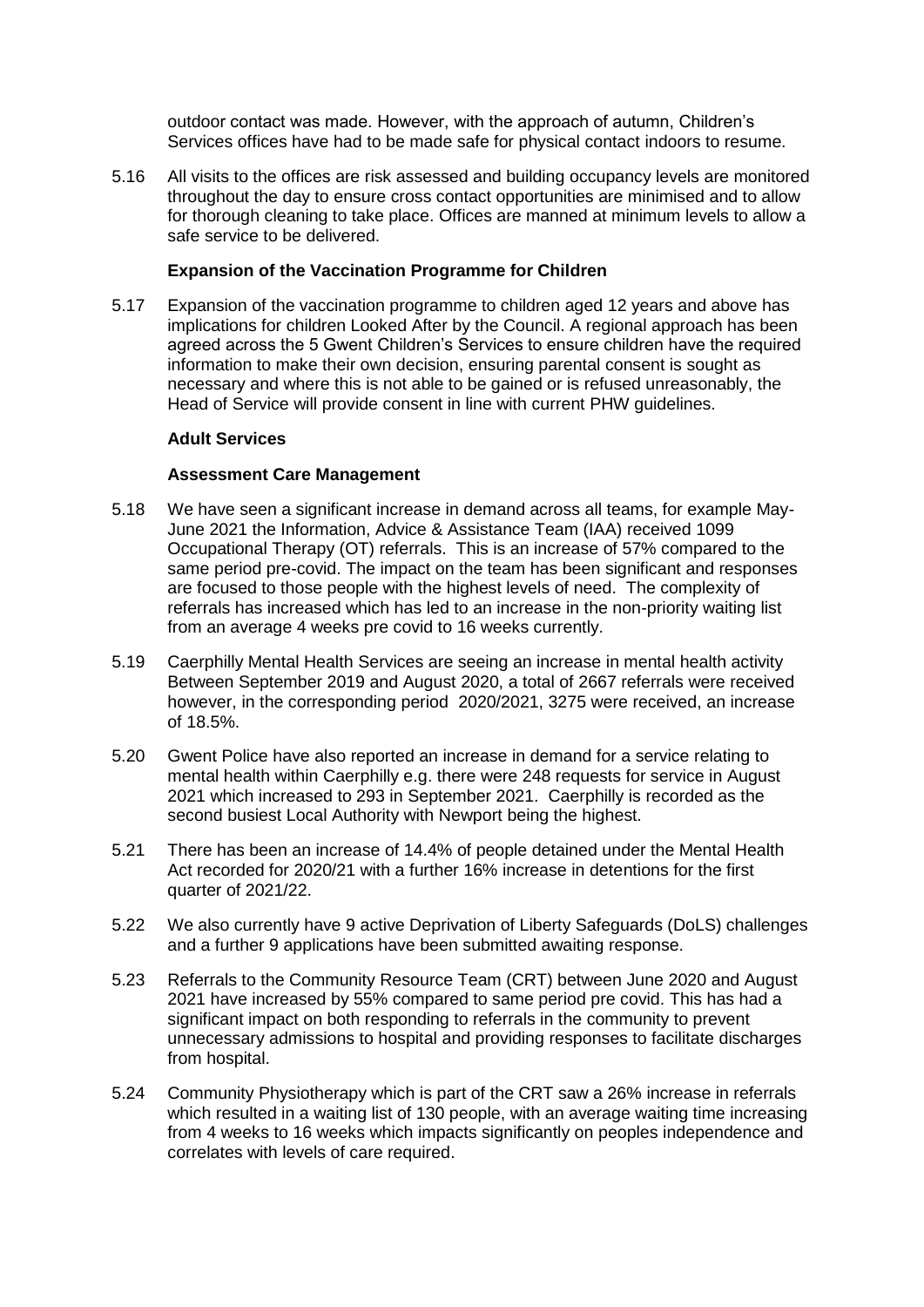# **Impact of Welsh Government, Public Health Wales and Environmental Health Guidance**

- 5.25 Health and Social Care is subject to additional guidance to that provided to members of the public which often causes confusion and misunderstanding. A good example would be that although operating at Level Zero, care staff who are a household contact of someone who has tested positive must refrain from work for 10 days regardless of the fact they have been doubly vaccinated and many have now also received the booster vaccine. They don't have to self-isolate but they are not allowed to work with vulnerable people. In one week alone, Home Assistance Reablement Team (HART) had 20 staff who fell into this category and their rotas had to be covered. These results can come in at any time so the demands of staff to cover are relentless.
- 5.26 We are responsible for ensuring all staff in registered services across Caerphilly County Borough Council are provided with the appropriate PPE and to date, we have delivered over 18 million pieces of PPE – an enormous logistical exercise.
- 5.27 The demand for information from both the regulator Care Inspectorate Wales (CIW) and ABuHB have been immense. For example, weekly Sitrep information for PHW/EHO provision of evidence of undertaking regular hand hygiene audits and staff members correct use of PPE, completing updated spreadsheets for vaccination info, designated visitors, uploading weekly test results and then checking all results, preparing and arranging swabs, ordering and stock control of LFD'S for visitors and staff, reviewing and updating risk assessments, submitting notifications of positive test results are all extremely time consuming and are over and above the provision of care.

# **Provider Services**

- 5.28 Due to the current national staffing crisis in Domiciliary Care, we are currently unable to provide 860 hours of care. This picture changes regularly and previously "our waiting list" has been in excess of a 1000 hours.
- 5.29 20 people are currently waiting for a package of care to enable their discharge from hospital totalling 239.5 hrs per week. In addition, 90 people are currently in the community waiting for care totalling 565.5 hrs per week. 12 carers are currently waiting for a sitting service in the community totalling 55 hrs per week.
- 5.30 We are working with independent sector care agencies, partners, Social Care Wales and local colleges to look at any opportunities to improve the situation and attract staff to come and work in the care sector.

# **Care Home settings**

- 5.31 Currently there are 7 large independent care homes in 'incident' status across the Borough with 42 staff and 33 residents having tested positive. In addition, 3 homes are under review due to a single positive test. This impacts significantly on social workers when they are trying to place people into long term care or respite placements from the community or hospital in terms of time taken to find a suitable home with a vacancy and no restrictions.
- 5.32 Of the 6 large in-house care homes, 3 are in 'incident' status. The impact of this is that people are not able to move in or out of the Care Home and visitors are restricted to one designated visitor per resident. During the week commencing 10<sup>th</sup>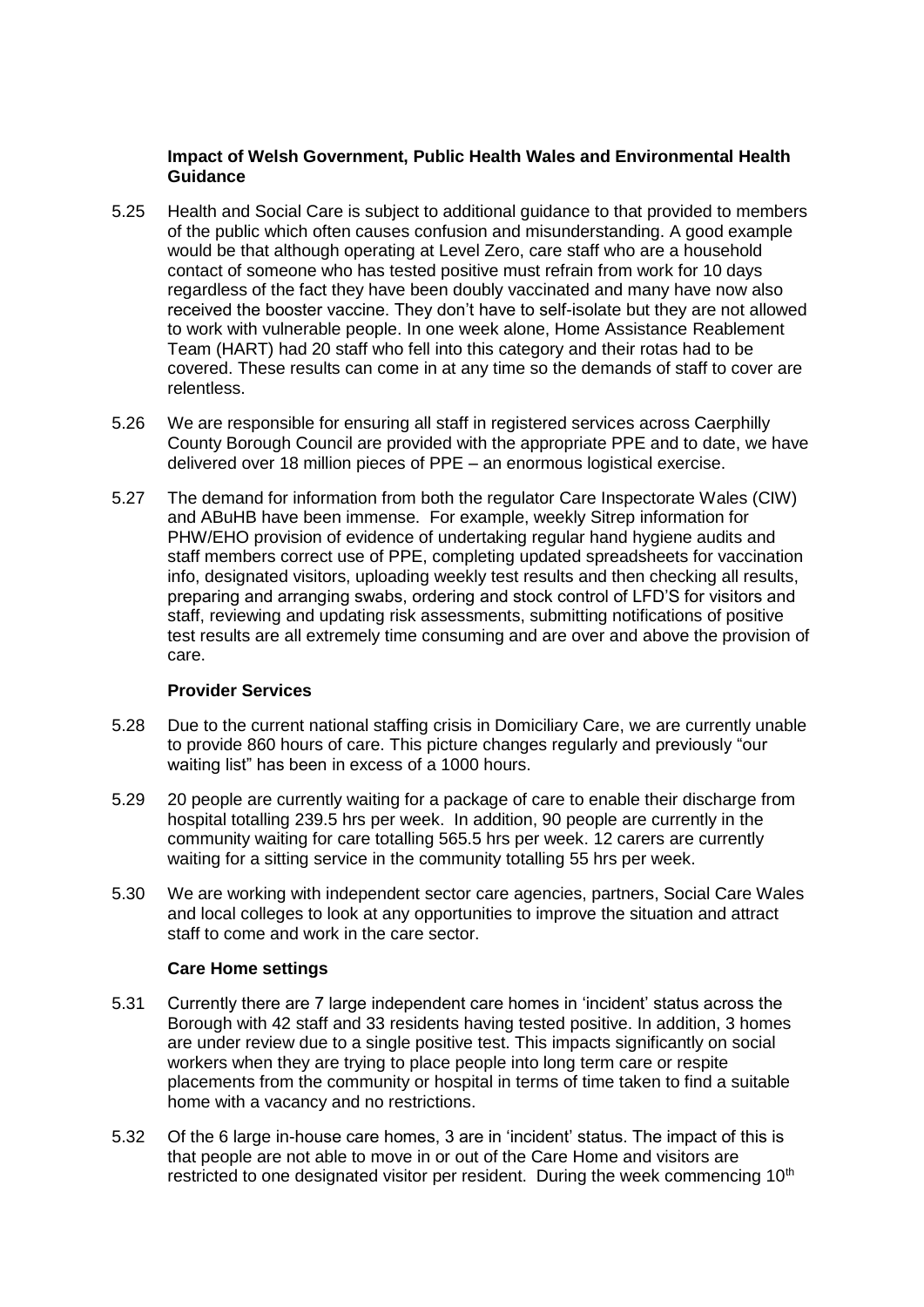October we had 1500 care hours not covered across our 6 homes. During a 2 week period in August we had to cover 15 cooks' shifts in one home. We have worked across provider services to ensure we provided essential personal care for residents. However, for the first time ever, we have had to use external agency staff to provide essential care services

- 5.33 Testing regimes at all homes are at least twice weekly LFD and weekly PCR testing and if a Home is in incident this increases to daily LFD testing for 10 days. This testing regime is very labour intensive for managers as several of our homes have over 70 staff.
- 5.34 The inability of the Welsh Ambulance Service to respond to urgent 999 calls is impacting on both telecare and provider staff. The average response time is 7 hours and telecare have to keep that call open which impacts on capacity and providers have to remain with an individual in many situations.
- 5.35 Respite services for both adults and children have had to be suspended on several occasions due to positive tests which has impacted upon unpaid carers. As a result, 12 children have not accessed overnight respite yet and 24 children have had their provision significantly disrupted.

#### **Day Services**

- 5.36 The current position across our Day Service bases is:
	- Energlyn Resource Base is open for people at the garden project
	- Ystrad Mynach Resource Base has resumed 2 sessions per day Mondays-Thursdays since 25<sup>th</sup> October
	- Brondeg Resource Base, Blackwood, is open Wednesday, Thursday and Friday
	- Oaklands Resource Base re-opened week commencing 11<sup>th</sup> October on Tuesdays and Thursdays
	- Gwerin Resource Base is open for people within the garden project at Min Y Mynydd
	- Markham Resource Base is used for sessional support for people with autism and challenging behaviour
	- Woodfieldside units. Ventilation had to be installed in the units as a result of covid, they have commenced reopening along with sessions in the community
	- Springfield Resource Base, planned reopening in relation to the café and sessional support, no date as yet. However commenced supporting individuals who have been prioritised
	- Links, Wyllie remained open throughout the Pandemic for people with autism and behaviours that challenge
	- Brooklands Resource Base– open Monday and Tuesday. Also separate garden project that accesses building for toilets etc.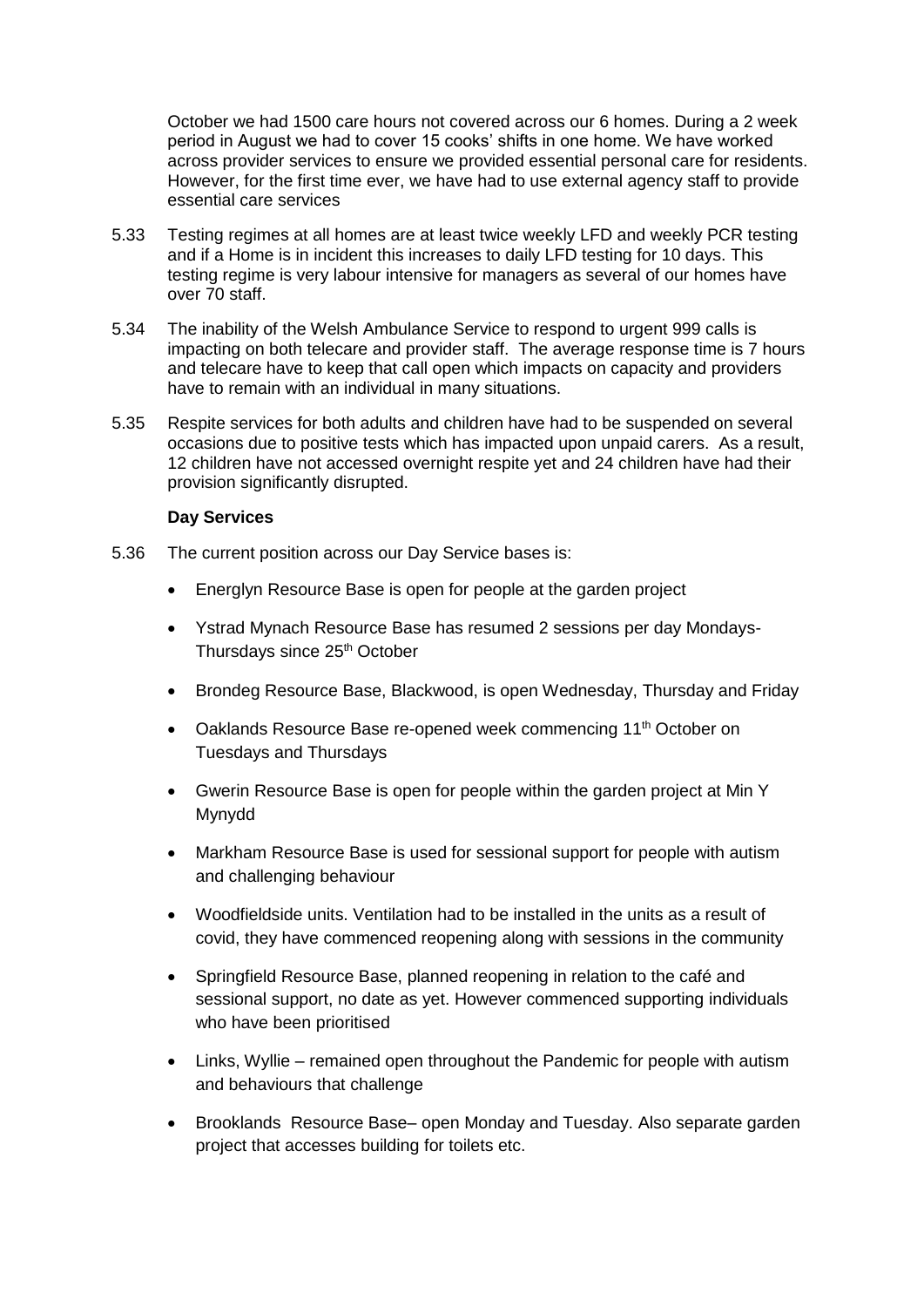- Windyridge, horticulture project, Pontllanfraith remained open throughout pandemic for individuals who live alone with no families
- 5.37 Current provision levels are:
	- Gardens 182.5 hours per week
	- Community 386 hours per week
	- $\bullet$  Bases 255 hours per week
- 5.38 Day Services can only be provided in a reduced capacity due to the current Welsh Government Guidance. This provision is mirrored across Wales. Of the 21 LA's that responded to our request for information, 15 are provided through sessional support in the community with reduced capacity at bases as we are. Of these, 2 haven't opened any day bases yet but plan to do so with reduced capacity to ensure compliance with the guidance. Transport is limited in all Local Authorities.
- 5.39 All Authorities, like ourselves, have recognised the impact that this reduced provision is having on unpaid carers.
- 5.40 The impact of reduced day service provision has been clearly seen as we have received 6 complaints and 30 representations. We have also received a petition with 1429 names. As a result of this we have published a list of Frequently Asked Questions on our website and contact details for any questions not answered.
- 5.41 The service has also received 38 compliments.
- 5.42 As a result of this, a press statement was issued stating that we would need to undertake further consultation with stakeholders.
- 5.43 It is proposed that we engage an independent organisation to undertake consultation with a much wider group of stakeholders which could include individuals, carers, third sector, assessment care management, etc. This approach has been used successfully in at least two other Local Authorities resulting in a co-produced model for day services for the future.
- 5.44 It is anticipated that this work will take some time, hence we will continue to provide sessional day support to individuals both in the community and in bases to enable them to achieve their outcomes and support their families/carers. We will increase capacity when we can.

# 5.45 **Conclusion**

This report has identified the key operational pressures being acutely felt in areas of the service to enable Committee Members to scrutinise and seek further clarification on as deemed appropriate. The report has also hopefully provided reassurance to Committee of the ability of services to be able to respond to changing pressures and confirmed the commitment and resilience of our staff.

#### 6. **ASSUMPTIONS**

6.1 There were no assumptions made in relation to this report.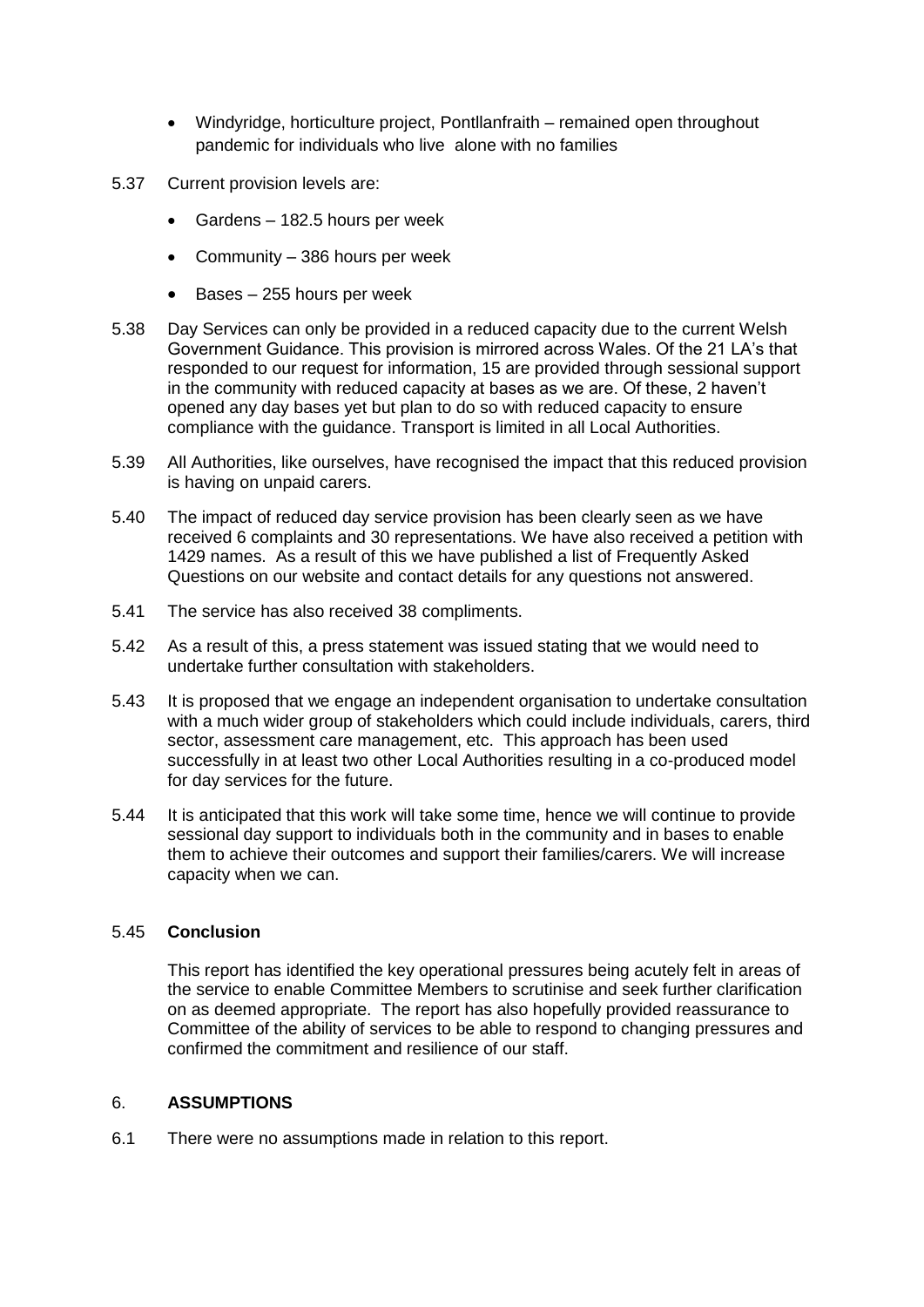# 7. **SUMMARY OF INTEGRATED IMPACT ASSESSMENT**

7.1 This report is for information only therefore a completed IIA is not required at this stage.

# **8. FINANCIAL IMPLICATIONS**

8.1 As part of the regular budget monitoring reports, Members have received details of the costs to the Directorate of responding to the pandemic as well as the specific grant funding allocated to the Directorate.

# **9. PERSONNEL IMPLICATIONS**

- 9.1 Whilst there are no direct workforce implications arising from the report, the pressure that the current vacancies linked to the national shortage of staff in social care is putting on services and individuals must be acknowledged. It is a constant challenge to cover vacancies and staff absences, due to positive test results. For example, the week commencing  $18<sup>th</sup>$  October saw positive test results higher than December 2020.
- 9.2 We have open adverts for recruitment however, the response is very poor for front line care staff as we are competing with a retail sector that often offers better terms and conditions
- 9.3 We are also having difficulty in recruiting Registered Social Workers and Occupational Therapists across Adult and Children's Services directly linked to salary scales.

# **10. CONSULTATIONS**

10.1 There are no consultation responses that have not been reflected in this report.

# **11. STATUTORY POWER**

- 11.1 Social Services provision is delivered in accordance with the requirements of the Social Services & Wellbeing (Wales) Act 2014.
- Author: Dave Street, Acting Chief Executive STREED@CAERPHILLY.GOV.UK
- Consultees: Cllr Shayne Cooke, Cabinet Member [COOKS3@CAERPHILLY.GOV.UK](mailto:COOKS3@CAERPHILLY.GOV.UK) Cllr Donna Cushing Chair – Social Services Scrutiny CUSHID@CAERPHILLY.GOV.UK Cllr Carmen Bezzina, Vice-Chair Social Services Scrutiny [BEZZIC@CAERPHILLY.GOV.UK](mailto:BEZZIC@CAERPHILLY.GOV.UK) Jo Williams, Assistant Director – Adult Services